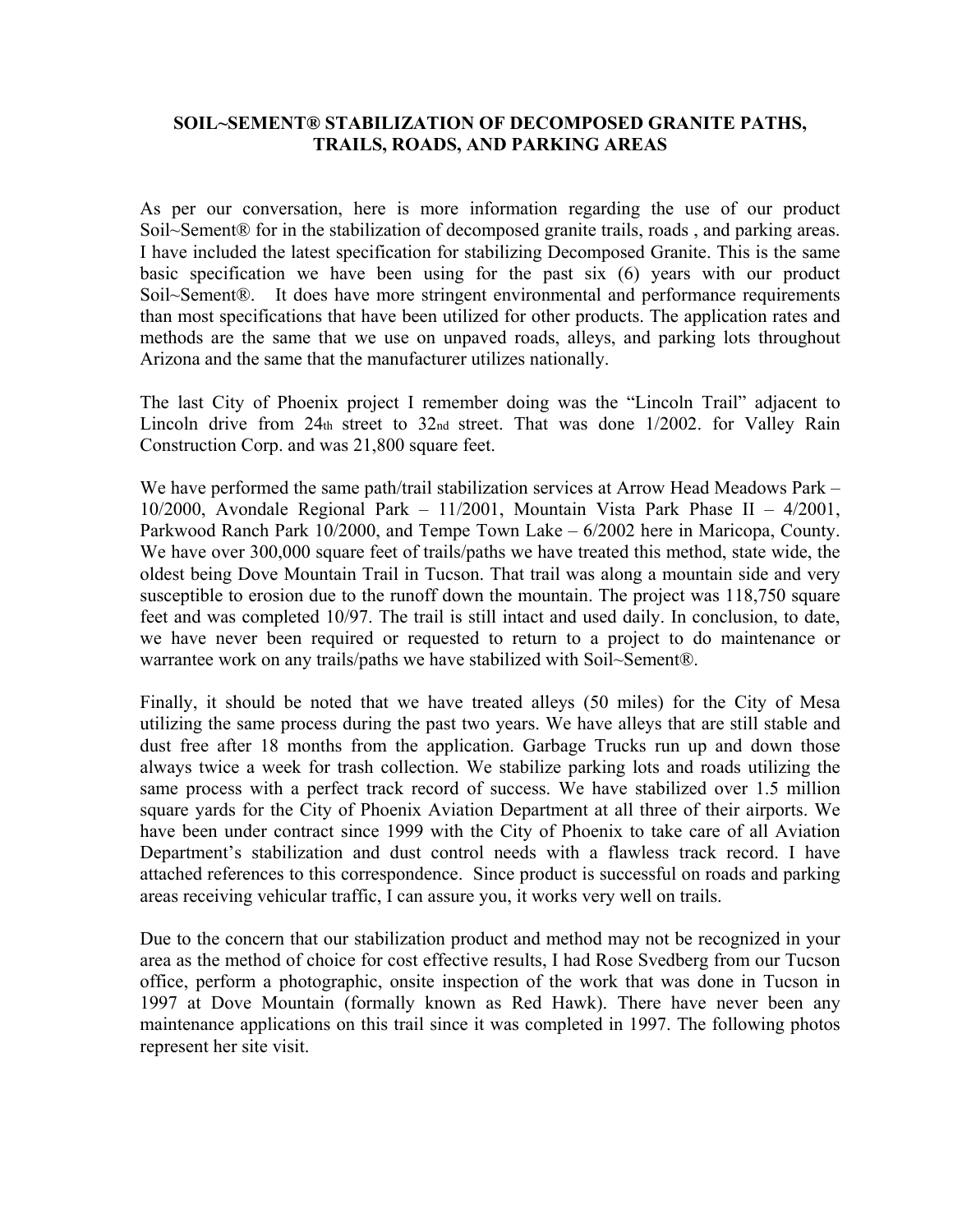#### **SECTION 02698**

## **STABILIZATION, EROSION AND DUST CONTROL FOR DECOMPOSED GRANITE TRAILS, PATHS, DRIVES, AND PARKING AREAS**

### **PART 1 GENERAL**

## **1.1 DESCRIPTION**

Provide "Stabilized Surface" as defined in Federal Regulation 40 CFR Part 52, FRL6511-3, 12/21/99 FIP, and Maricopa County Environmental Services Department, Air Quality Division, Rules 310 and 310.01. All proposed work is in Maricopa County.

### **1.2 SYSTEMS REQUIREMENTS**

Prepare areas for soil stabilizer / erosion and dust control application as indicated. The soil stabilizer / erosion and dust control application shall penetrate to a minimum depth of two (2) inches. The application process shall result in a uniformly treated mixture that contains the required amount of soil stabilizer / erosion and erosion control product, as recommended by the manufacturer or as approved by the Engineer. The total application rate to stabilize the surface of the decomposed granite material shall be a minimum of 50 square feet per gallon of undiluted liquid soil stabilizer / erosion and dust control product per manufacturer's recommendation. After multiple applications of the stabilizer, the area treated may need to be compacted with a mechanical roller. Upon final compaction, if needed, area treated will receive a final top seal with the soil stabilizer.

The soil stabilization / erosion and dust control product shall be applied on the decomposed granite that is in-place. Placing, Grading, compacting, of the decomposed granite materials will be performed prior to the application of the soil stabilizer product in accordance with the plans and specifications over the compacted subgrade. **The soil stabilization / erosion and dust control**  product application shall provide 100% control efficiency of PM<sub>10</sub>, and control erosion for a **minimum of 24 months from date of application.** The contractor shall provide and install the soil stabilization / erosion and dust control product free of charge if the finished project fails to meet the performance requirement of these specifications. The contractor shall provide additional applications when they are required, and within two weeks from a performance failure when notified.

### **1.3 SUBMITTALS**

The following information shall be provided:

- A. Manufacturer's standard literature for soil stabilizer / erosion and dust control product.
- B. Manufacturer's installation recommendations.
- C. Manufacturer's Material Safety Data Sheets
- D. Applicator qualifications.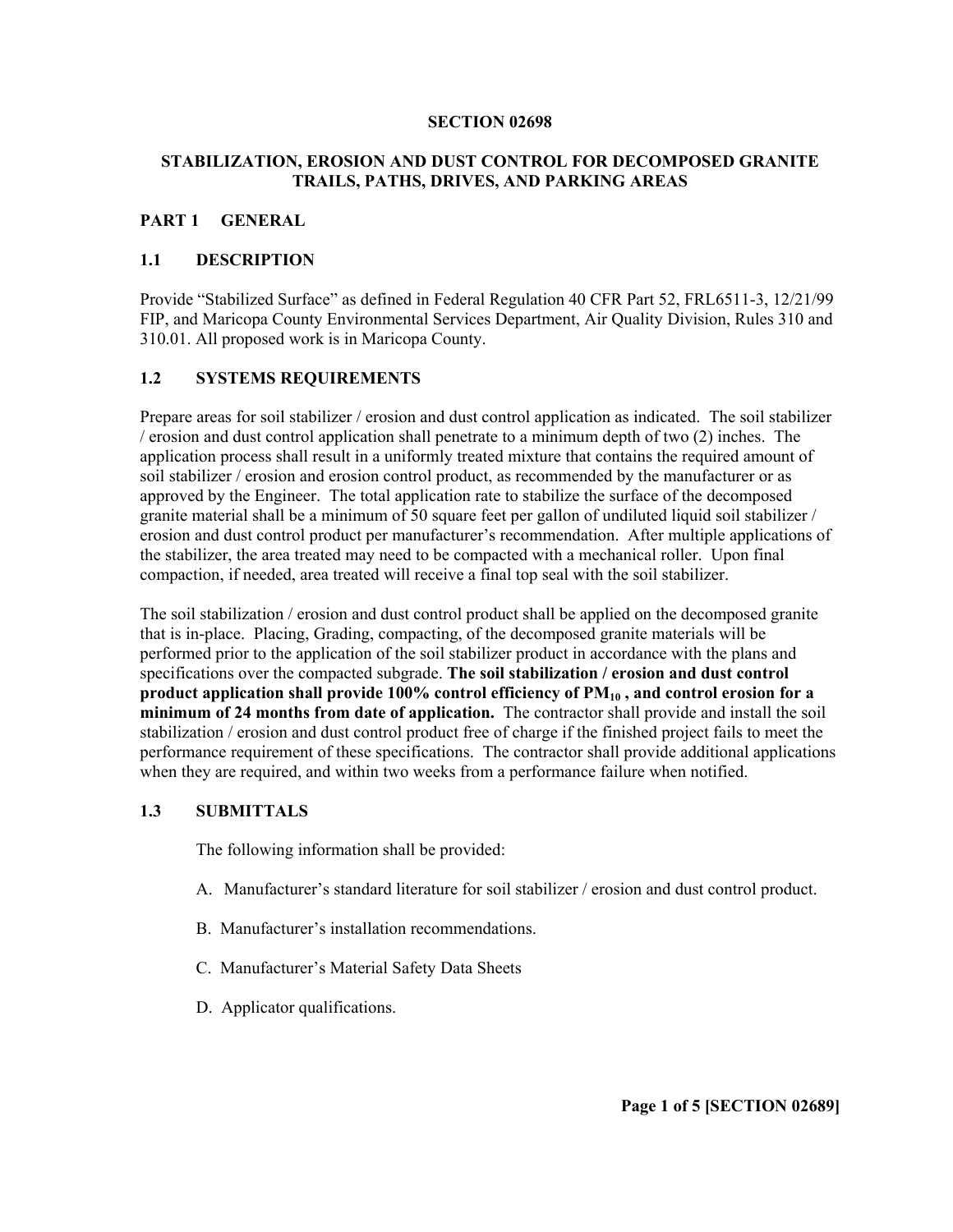### **PART 2 PRODUCTS**

#### **2.1 MATERIAL REQUIREMENTS AND SPECIFICATIONS**

- 2.1.2 The dust control product shall be acceptable to the Engineer. Petroleum base products, pine tar resins, magnesium chlorides, calcium chlorides, and lignin sulfonates are not acceptable.
- 2.1.3 The dust control product shall be an acrylic, acrylate and acetate liquid polymer consisting of the following properties in its undiluted state as it is to be delivered to the job site:

| <b>Acrylic, Acrylates, and Acetate Liquid Polymer</b> |
|-------------------------------------------------------|
| <b>Milky White Liquid</b>                             |
| <b>Characteristic Acrylic Odor</b>                    |
| 1.01-1.15                                             |
|                                                       |
|                                                       |
| <b>Dilutable</b>                                      |
| Minimum of 40%                                        |
|                                                       |

- 2.1.5 Soil stabilizer / erosion and dust control product shall be **Soil~Sement® by EarthCare Consultants, LLC., Tucson, Arizona or approved equal.**
- 2.1.6 A Certificate of Compliance shall be submitted to the Engineer for the soil stabilizer / erosion and dust control product brought to the job site.
- 2.1.7 When bid, contractor shall submit test results (report) from an independent AASHTO accredited lab, signed and sealed by a Professional Engineer, registered in the State of Arizona, showing the CBR value of untreated A-7 soil from Maricopa County and CBR values of that same soil at the optimum stabilizer content. Results of treated soil should show a minimum 25% increase in CBR value over the untreated. The test method used shall be a modified version of ASTM D 1883 Test Method for CBR (California Bearing Ratio) of Laboratory Compacted Samples. The following curing modification shall be used:

**Curing -** CBR specimens, after molding, shall be left in their mold, on their sides and cured in laboratory air for 7 days prior to being immersed in water for 96 hours and then tested for CBR.

**Moisture Content -** CBR samples shall be compacted at the optimum moisture content, both treated and untreated (ASTM D698, method C.) Three specimen average required. Surcharge weight shall be 10 lbs.

**Report -** shall include all the information required by ASTM D1883, Section 10.0 for both treated and untreated CBR samples. In addition, the penetration vs. stress plots for each test shall be included (ASTM D 1883, Fig. 2)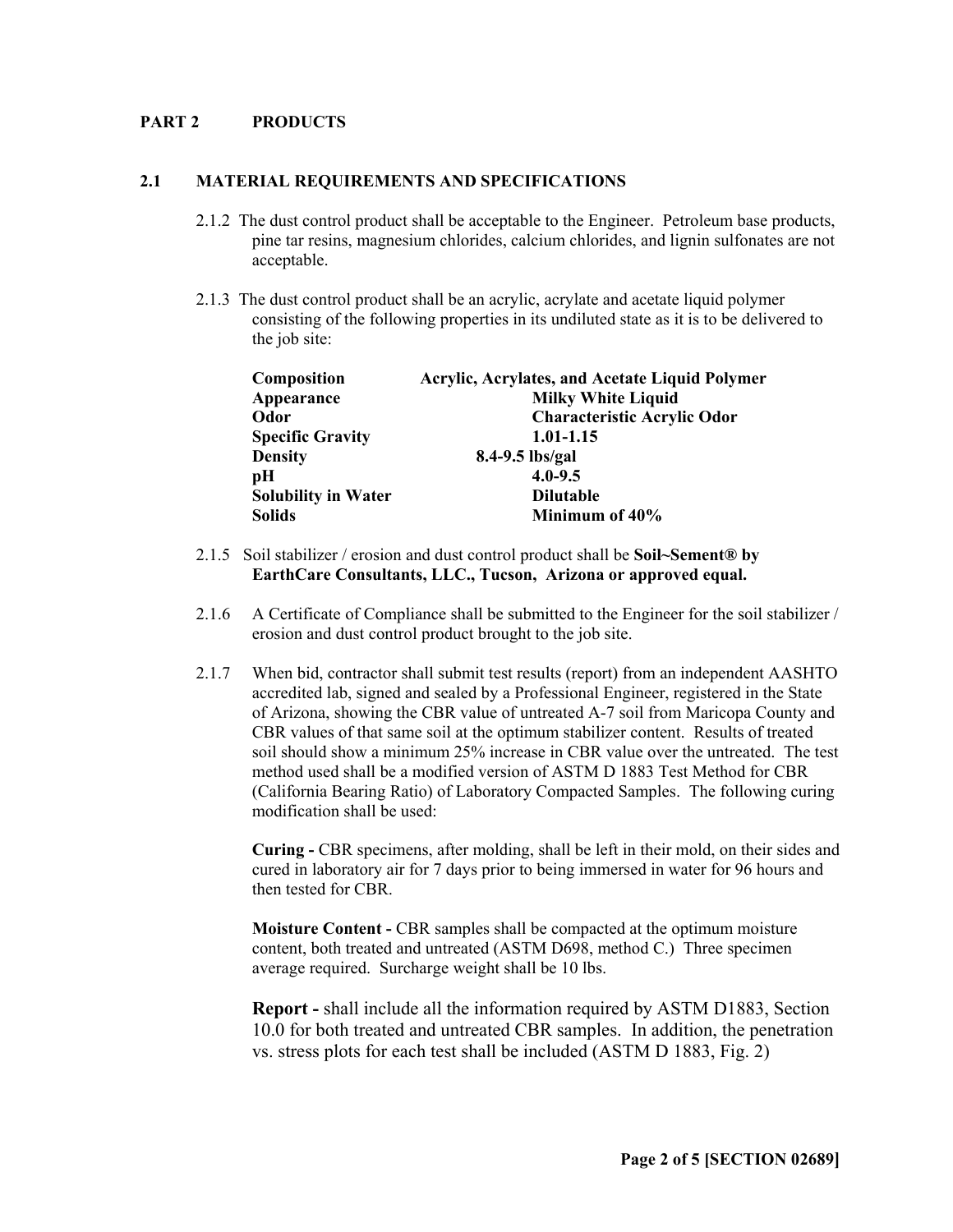#### 2.2.8 ENVIRONMENTAL CRITERIA:

Environmental Criteria: Products shall not contain or emit chlorinated fluorocarbons (CFS's, Freons) or volatile organic compounds (VOCs). Products shall not contain detectable levels of polycyclic organic matter which includes aromatic hydrocarbons as defined by the Federal Clean Air Act section 112(b); nor contain detectable levels of fluorinated or brominated compounds that could be expected to contribute to ozone depletion or global warming.

HMIS rating shall be equal to or less than for each category:  $H=1$ ;  $F=1$ ;  $R=1$ ;  $PPE=X$ .

Contractor shall provide a copy of the current Material Safety Data Sheet (MSDS) for each product proposed for use. The MSDS must include all chemical compounds present in concentrations greater than 0.1 % .

Contractor shall provide certification that storm water runoff from treated will not contain concentrations that exceed water quality benchmark values of the parameters designated in Table 1 below (Source: Table 5 of the National Pollutant Discharge Elimination System Storm Water Multi-Sector General Permit for Industrial Activities or the Arizona surface water quality standards as defined in the Arizona Administrative Code, Title 18, Chapter 11). This certification can be documented by all of the following methods:

- 1. Conduct aquatic toxicity testing and provide full test data results.
- 2. Conduct specific surface water testing (runoff over treated area) or specific soil testing of treated soil.
- 3. Provide complete and accurate listing of chemical constituents (by percentage and quantity) which make up the product. This must include all proprietary chemical information.

| <b>TABLE 1</b>                                             |               |      |    |  |  |  |
|------------------------------------------------------------|---------------|------|----|--|--|--|
| <b>Parameter Benchmark Values</b><br><b>Parameter Name</b> | <b>Source</b> |      |    |  |  |  |
| Biochemical Oxygen Demand (5)                              | 30.0          | mg/L | 4  |  |  |  |
| Chemical Oxygen Demand                                     | 120.0         | mg/L | 5  |  |  |  |
| <b>Total Suspended Solids</b>                              | 100.0         | mg/L | 7  |  |  |  |
| Oil and Grease                                             | 15.0          | mg/L | 8  |  |  |  |
| Nitrate + Nitrite Nitrogen                                 | 0.68          | mg/L | 7  |  |  |  |
| <b>Total Phosphorous</b>                                   | 2.0           | mg/L | 6  |  |  |  |
| pH                                                         | $6.0 - 9.0$   | s.u. | 4  |  |  |  |
| Acrylonitrile (c)                                          | 7.55          | mg/L | 2  |  |  |  |
| Aluminum, Total (pH 6.5-9)                                 | 0.75          | mg/L |    |  |  |  |
| Ammonia                                                    | 19.0          | mg/L |    |  |  |  |
| Arsenic, Total (c)                                         | 0.16854       | mg/L | 9  |  |  |  |
| Benzene                                                    | 0.01          | mg/L | 10 |  |  |  |
| Beryllium, Total (c)                                       | 0.13          | mg/L | 2  |  |  |  |
| Butyibenzyl Phthalate                                      | 3.0           | mg/L | 3  |  |  |  |
| Cadmium Total (H)                                          | 0.0159        | mg/L | 9  |  |  |  |
| Chloride                                                   | 860.0         | mg/L |    |  |  |  |
| Copper, Total (H)                                          | 0.0636        | mg/L | 9  |  |  |  |
| Dimethyl Phthalate                                         | 1.0           | mg/L | 11 |  |  |  |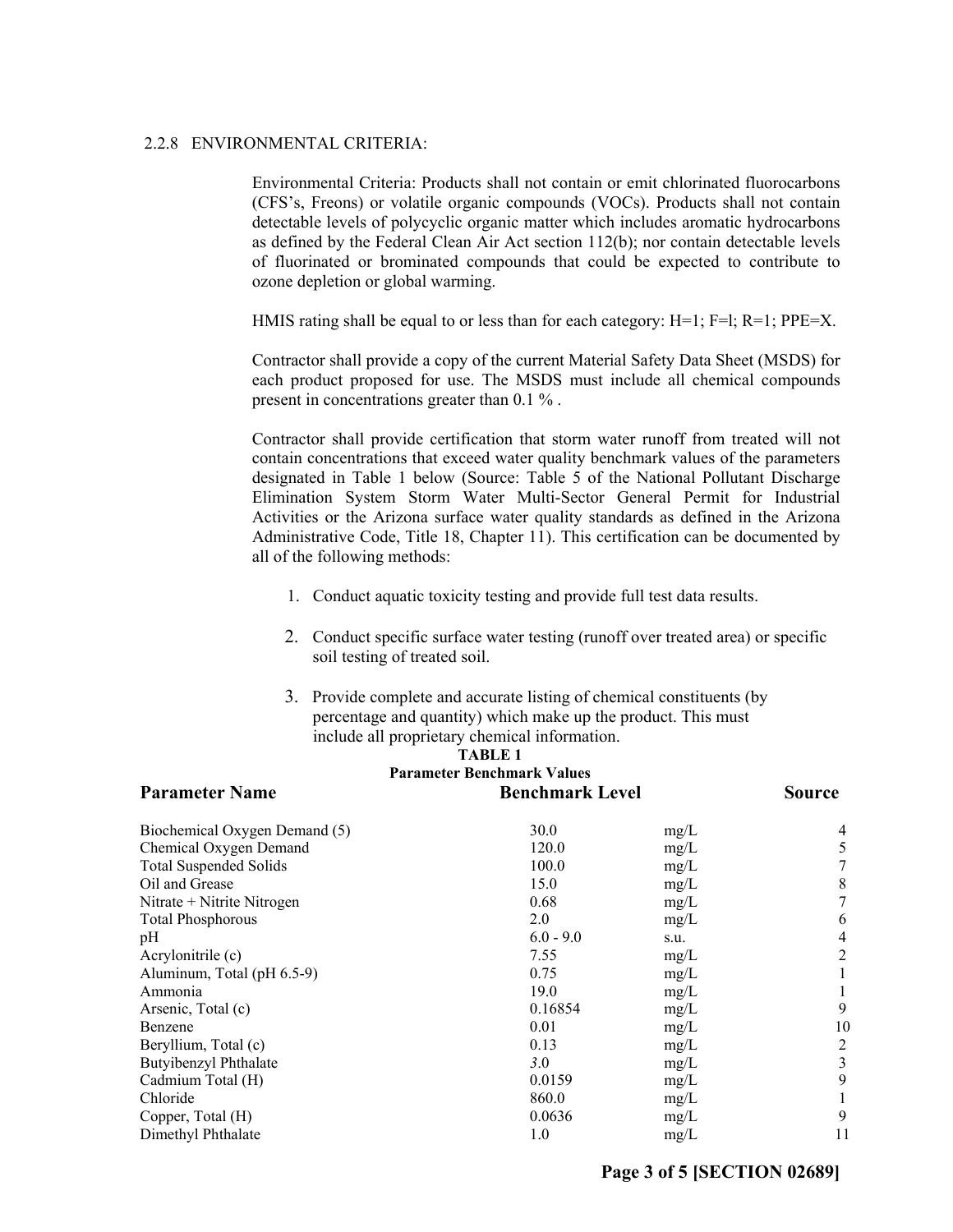| Ethylbenzene        | 3.1      | mg/L | 3  |
|---------------------|----------|------|----|
| luoranthene         | 0.42     | mg/L | 3  |
| Fluoride            | 1.8      | mg/L | 6  |
| Iron, Total         | 1.0      | mg/L | 12 |
| Lead, Total (H)     | 0.0816   | mg/L | 1  |
| Manganese           | 1.0      | mg/L | 13 |
| Mercury, Total      | 10.0024  | mg/L |    |
| Nickel, Total (H)   | 1.417    | mg/L |    |
| $PCB-1016(c)$       | 0.000127 | mg/L | 9  |
| $PCB-1221(c)$       | 0.010    | mg/L | 10 |
| $PCB-1232(c)$       | 0.000318 | mg/L | 9  |
| PCB-1242 (c)        | 0.00020  | mg/L | 10 |
| $PCB-1248(c)$       | 0.002544 | mg/L | 9  |
| $PCB-1254(c)$       | 0.10     | mg/L | 10 |
| $PCB-1260(c)$       | 0.000477 | mg/L | 9  |
| Phenols, Total      | 1.0      | mg/L | 11 |
| Pyrene (PAH, c)     | 0.01     | mg/L | 10 |
| Sadznium, Total (*) | 0.02385  | mg/L | 9  |
| Silver, Total (H)   | 0.0318   | mg/L | 9  |
| Toluene             | 10.0     | mg/L | 3  |
| Trichloroethylene   | 0.0027   | mg/L | 3  |
| Zinc, total $(H)$   | 0.065    | mg/L |    |
|                     |          |      |    |

Sources:

1. "EPA Recommended Ambient Water Quality Criteria." Acute Aquatic Life Freshwater.

2. "EPA Recommended Ambient Water Quality Criteria." LOEL Acute Freshwater.

3. "EPA Recommended Ambient Water Quality Criteria." Human Health Criteria for Consumption of Water and Organisms.

4. Secondary Treatment Regulations (40 CFR 133).

- 5. Factor of 4 times BOD5 concentration North Carolina benchmark.
- 6. North Carolina storm water benchmark derived from NC Water Quality Standards.

7. National Urban Runoff Program (NURP) median concentration.

- 8. Median concentration of Storm Water Effluent Limitations Guideline (40 CFR Part 419).
- 9. Minimum Level (ML) based upon highest Method Detection Limit (MDL) times a factor of 3.18.
- 10. Laboratory derived Minimum Level (ML).

11 .Discharge limitations and compliance data.

12. "EPA Recommended Ambient Water Quality Criteria." Chronic Aquatic Life Freshwater.

Colorado Chronic Aquatic

Life Freshwater -Water. Quality Criteria

Notes:

(\*) Limit established for oil and gas exploration and production facilities only. (c) carcinogen, (H) hardness dependent.

(PAH) Polynuclear Aromatic Hydrocarbon.

 Assumptions: Receiving water temperature - 20 C. Receiving water hardness - CaC03 100 mg/L. Receiving water salinity - 20 g/kg. Acute to Chronic Ratio (ACR) - 10.

Dust palliative/stabilizers and their degradation products shall not be composed of any element, compound, mixture, or produce runoff with the characteristics identified under 36-2822 of the Arizona Hazardous Waste Management Act, emit or off gas during placement, use, or degradation of any hazardous chemical substance or mixture pursuant to Section 7 of the Federal Toxic Substances Control Act [15 U.S.C. §2606], be designated by rule an extremely hazardous chemical substance pursuant to the Arizona Environmental Quality Act, be prohibited for use by the Arizona Department of Environmental Quality, the Environmental Protection Agency, or any applicable law, rule or regulation.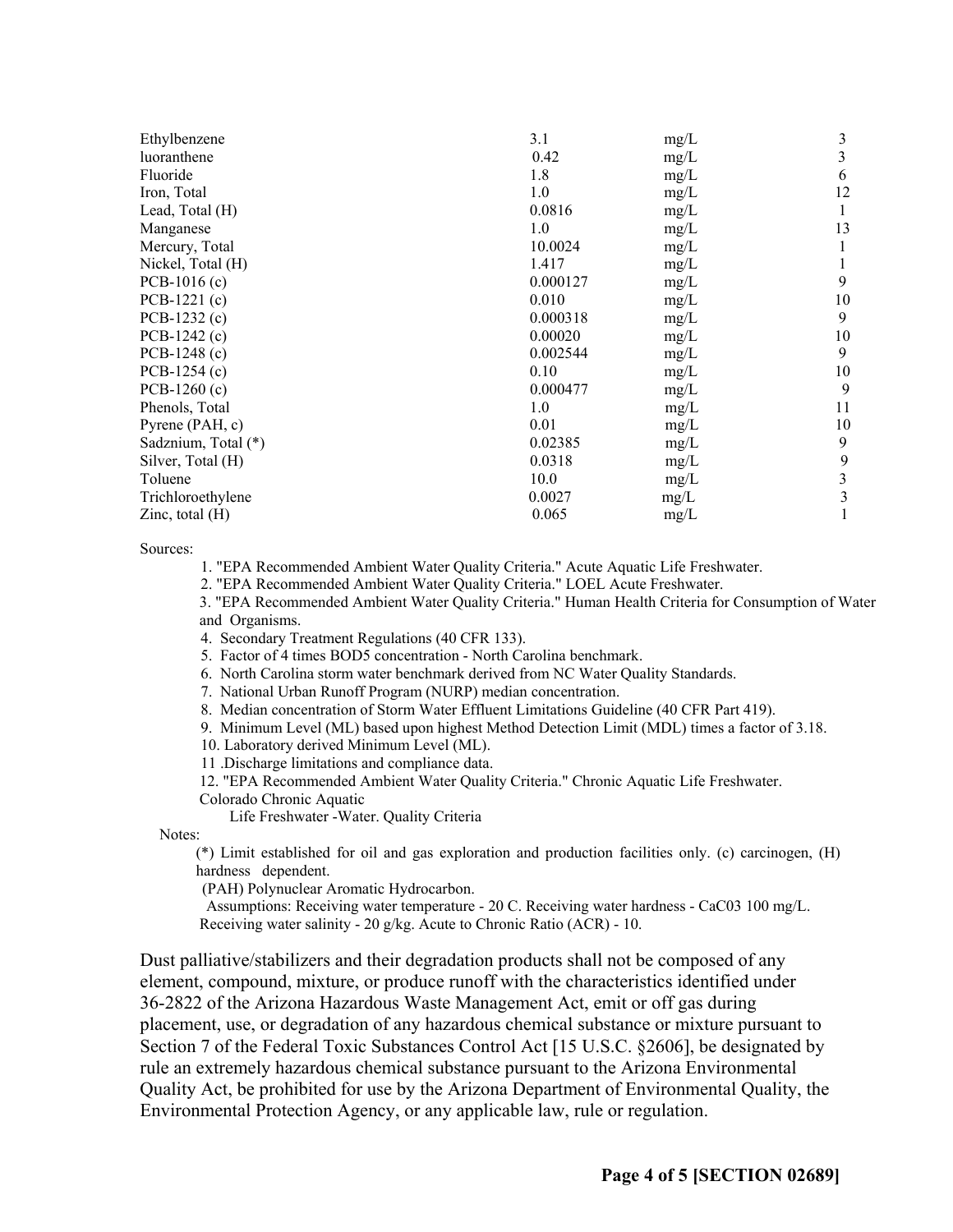Dust palliatives/stabilizers, or their components and degradation products shall not be substances or composed of substances known to be, or reasonably anticipated to be, carcinogenic by the U.S. Department of Health and Human Services.

Manufacturer shall provide independent verification and certification of performance and environmental claims by a recognized agency of the United States or Canadian **Environmental Technology Verification** programs for chemical dust suppressants.

**Failure to provide adequate proof of conformance to the criteria shall be considered grounds for rejection.** 

# **PART 3 EXECUTION**

# **3.1 PROTECTION OF AREAS AND SPACES**

3.1.1 Prior to the soil stabilizer / erosion and dust control product application, mask or otherwise protect buildings, concrete, roads, sidewalks, etc..

3.1.2 Care will be taken to avoid excess over spray that may affect any adjacent areas.

# **3.2 DILUTION OF SOIL STABILIZER / EROSION AND DUST CONTROL PRODUCT**

3.2.1 As required by the manufacturer, the soil stabilizer / erosion and dust control product shall be diluted with potable water in accordance with the manufacturer's recommendations and as approved by the engineer prior to the application.

# **3.3 SPECIAL REQUIREMENTS**

3.3.1 Curing: No equipment or traffic will be permitted on the stabilized area for 48 hours unless approved by the product Manufacturer's representative.

3.3.2 Product representative: A representative from the product manufacturer or a manufacturer trained technician shall be present on the job.

## **END [SECTION 02689]**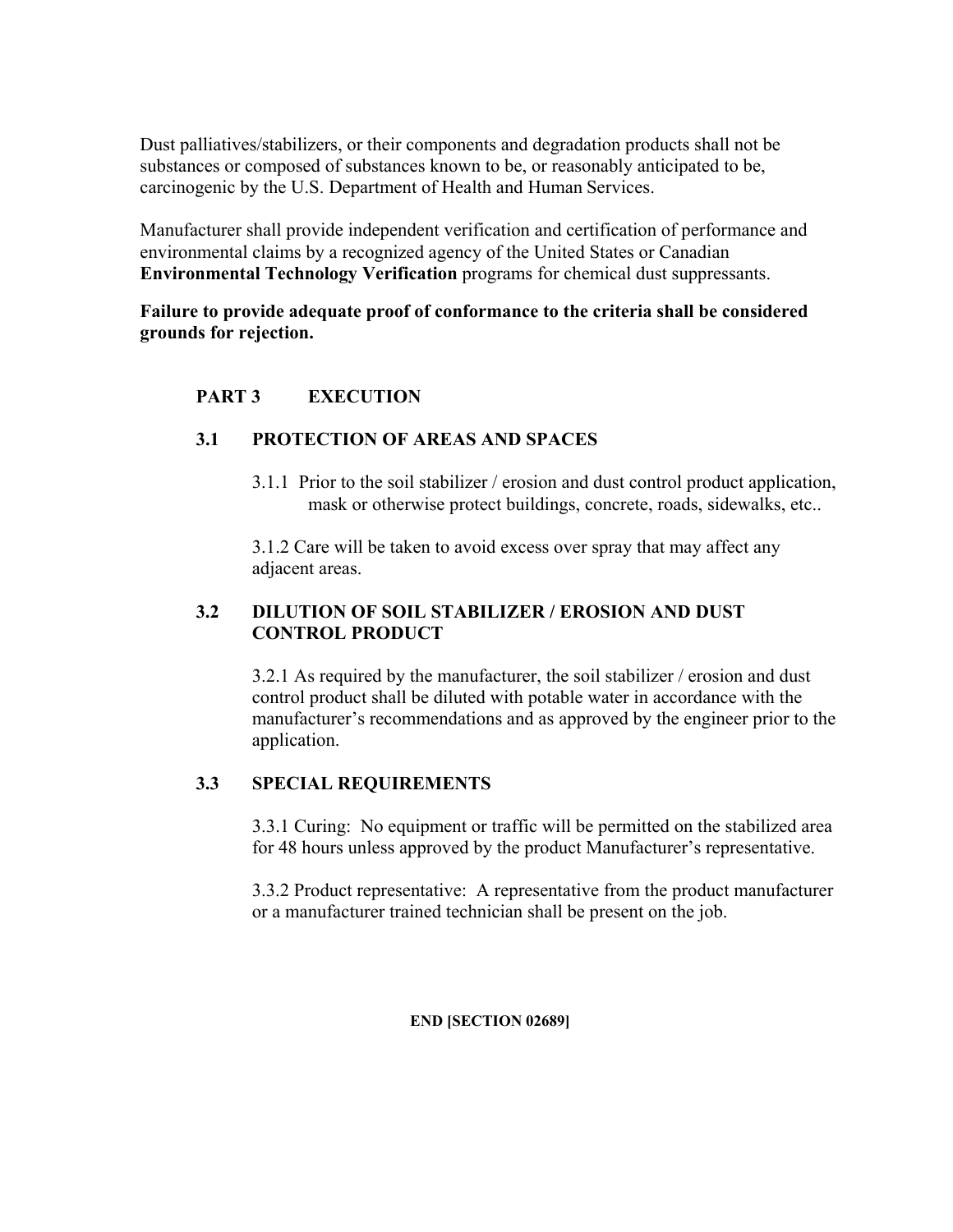



**Trail Head Bridge Over Main Wash Bridge Over Main Wash** 





**Bridge Over Main Wash Note Flagstone Embedded In Trail** 



 **Transition From Concrete To Soil~Sement® Stabilized Decomposed Granite Trail**